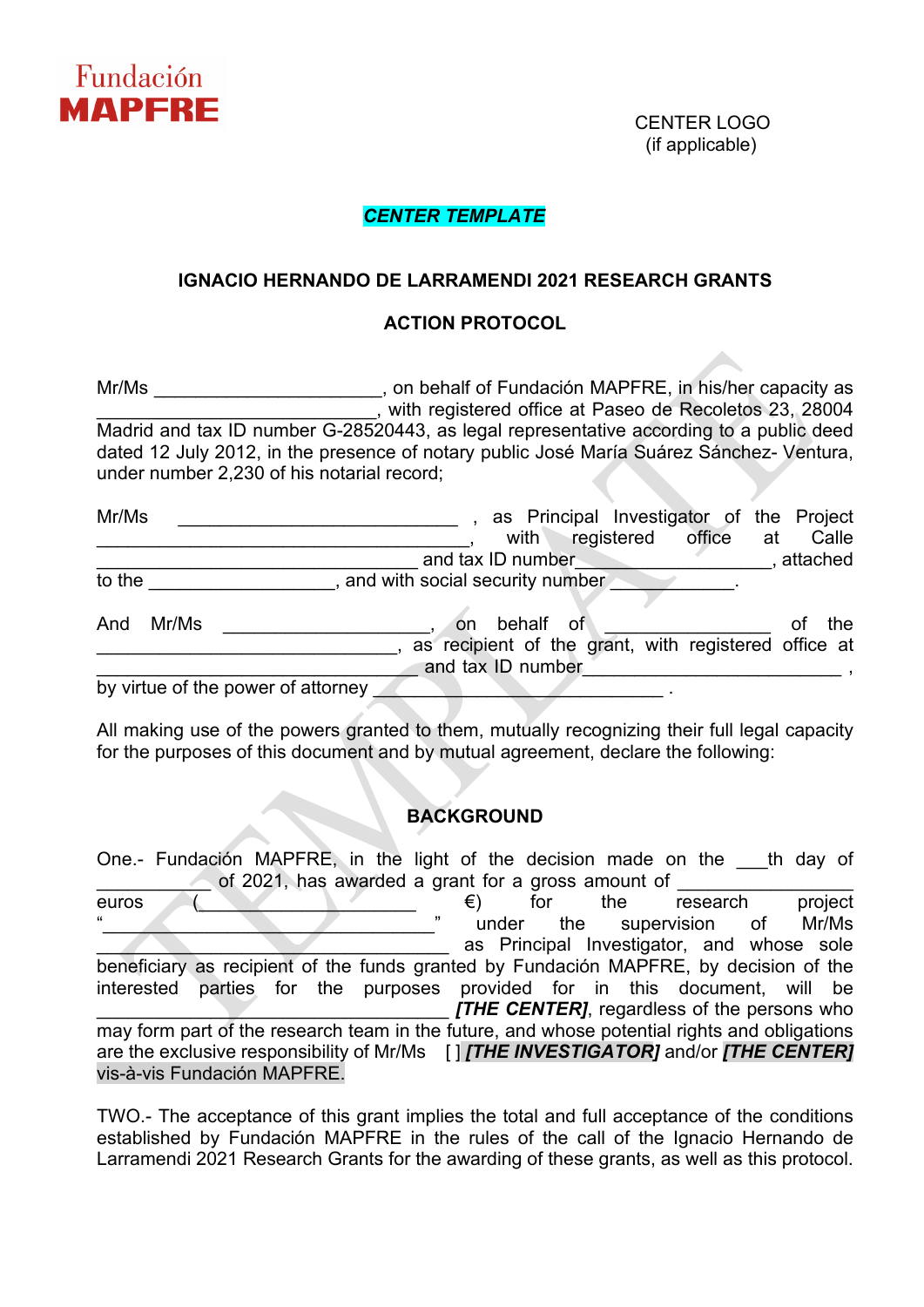

Therefore, the acceptance of this grant also implies compliance with the conditions established by Fundación MAPFRE, which are indicated below:

#### **PROVISIONS**

1. The Principal Investigator and the *[THE CENTER]* hereby declare they have the means to conduct the research in the \_\_\_\_\_\_\_\_\_\_\_\_\_\_\_\_\_\_\_\_\_\_\_\_\_\_\_\_\_\_\_\_\_\_\_\_\_\_\_\_\_\_\_\_\_\_\_\_\_\_\_ *[LOCATION OF THE* 

*CENTER]*. Neither Fundación MAPFRE nor any of the entities pertaining to MAPFRE, under no circumstances, may be considered the employer of the Principal Investigator or as the placement center for the purpose of current legislation regarding research staff, which both the Principal Investigator and the Center affirm herein. Similarly, the Principal Investigator hereby declares that he/she does not perform any activity for Fundación MAPFRE or MAPFRE entities or does so in any of its offices. Consequently, neither Fundación MAPFRE nor any MAPFRE entity assumes any employment or social security responsibility. In case of its possible existence in the future, this responsibility will correspond to the placement center of the Principal Investigator or any other participant that forms part of his/her team at a later date. Moreover, both parties (Principal Investigator and the Center) hereby undertake to hold Fundación MAPFRE harmless against any claim it might receive for this reason.

- 2. This grant is awarded regardless of any official study that the Principal Investigator might conduct in the future at the center to which he/she is attached or any person who might at some point form part of his/her team, including a possible doctoral thesis, the development and implementation of which is undertaken, where applicable, separately from the terms and conditions established herein. However, if the work is the subject matter of the doctoral thesis, Fundación MAPFRE will respect the deadlines set for its presentation and defense before publishing it. Under no circumstances will this situation limit the freedom of Fundación MAPFRE to publish or not publish this work. As such, Fundación MAPFRE does not acquire any commitment, in accordance with what is set forth in provision 6.
- 3. The amount of the grant will be distributed during the performance of the research in the following way, provided the beneficiary and/or Principal Investigator, as appropriate, comply with the rest of the conditions they are obligated to meet for this:
	- 20% after the protocol for accepting the grant is signed.
	- 60% distributed in two payments to be issued the fourth and eighth month from the acceptance, after a favorable report from the supervisor of the work.
	- Remaining 20% upon submission of the final report, the economic report and the summary of the work with an extension of two to four pages.

At the express request of the applicants of the grant, the payment will be sent via bank transfer to current account c/c no. The set of the holder of which is **[THE CENTER]** as recipient of the grant, following the sending of the corresponding invoice or billing document. In case of an invoice, it should be sent to Fundación MAPFRE in electronic invoice format.The Recipient of the grant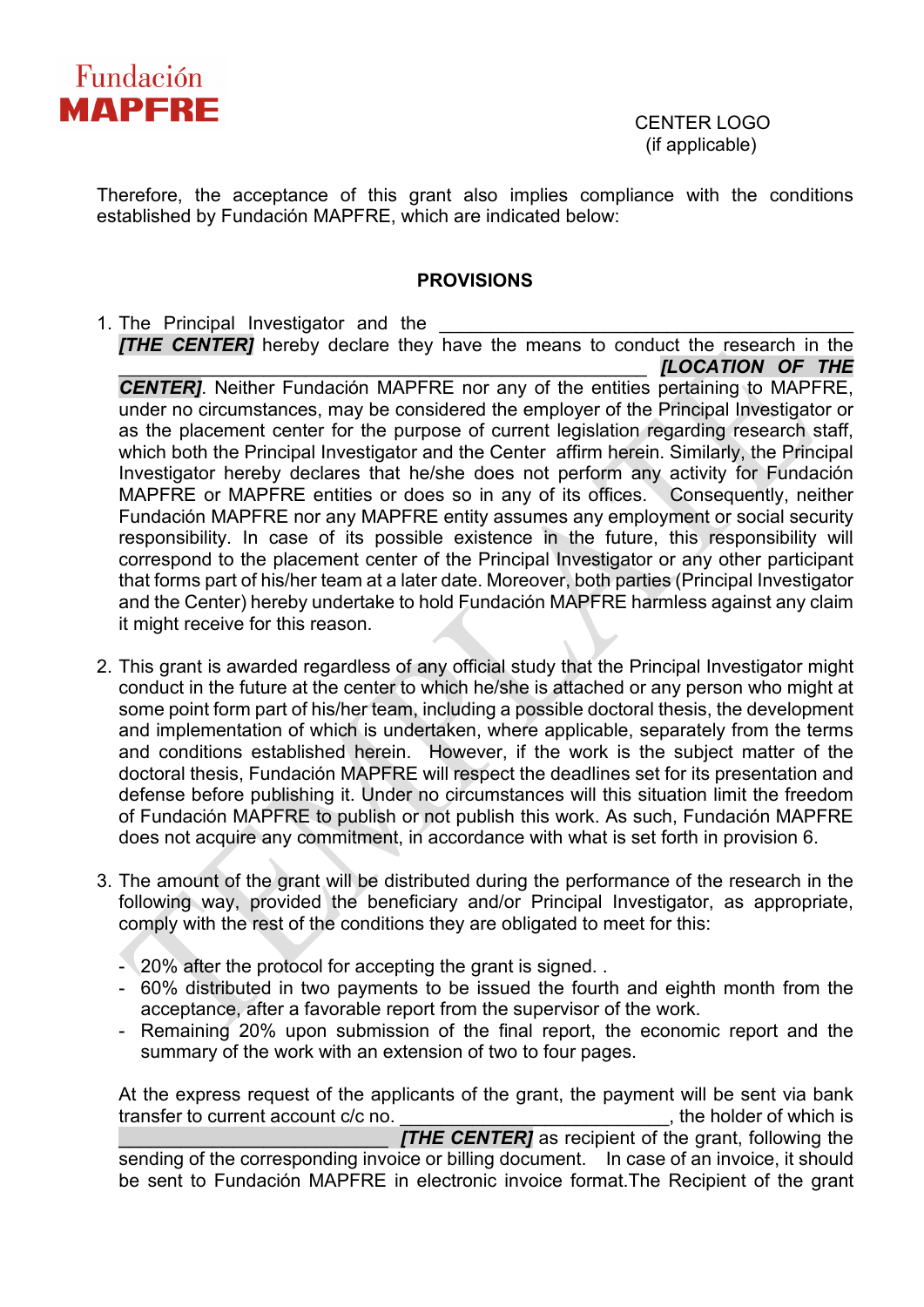

hereby undertakes to use the grant solely for the research project indicated in the background section of this protocol.

#### OPTION A) RESIDENT (SPANISH LEGAL FRAMEWORK)

Fundación MAPFRE will apply the corresponding withholdings in accordance with current tax legislation. For this purpose, the beneficiary hereby undertakes to submit to Fundación MAPFRE, within one month of the date at the top of this document, the legally required documents so that Fundación MAPFRE will be able to know the circumstances that could influence the type of withholding to apply.

#### OPTION B) NON-RESIDENT (NON-SPANISH LEGAL FRAMEWORK)

Fundación MAPFRE will apply the corresponding withholdings in accordance with current Spanish tax law. If the Recipient of the grant is a tax resident of a country with which Spain has a current agreement to avoid double taxation, the Recipient can request that the Fundación apply the Agreement to the payments. For this, the Recipient will need to submit to Fundación MAPFRE, within one month of the date indicated at the top of this protocol, an original tax resident certificate for the purpose of applying the tax agreement with Spain.

However, if this certificate is not submitted, or until it is, the withholding resulting from the application (currently 24%) will apply.

- 4. The duration of the grant is one calendar year from the signing of this protocol.If there is a justified reason for it, extensions will be granted for the submission of the report, regular reports or articles, without any additional financial compensation.
- 5. The Principal Investigator and Recipient of the grant will have the support of \_\_\_\_\_\_\_\_\_\_\_\_\_\_\_\_\_\_\_\_\_\_\_\_\_, telephone number \_\_\_\_\_\_\_\_\_\_\_\_\_\_\_\_\_\_, email address who will serve as mentor or supervisor of the work (the Mentor).

The Principal Investigator and Recipient of the grant can also count on the assistance of **EXAMPLE 2008 THE 2009 SET 2009 SET 2009 SET 2009 SET 2009 SET 2009 SET 2009 SET 2009 SET 2009 SET 2009 SET 2009 SET 2009 SET 2009 SET 2009 SET 2009 SET 2009 SET 2009 SET 2009 SET 2009 SET 2009 SET 2009 SET 2009 SET 2009 S** is and whose email address is \_\_\_\_\_\_\_\_\_\_\_\_\_\_\_\_\_\_\_\_\_\_\_\_\_\_\_\_ , who will serve as administrative coordinator on

behalf of Fundación MAPFRE.

The Principal Investigator hereby undertakes to:

- **Indispensably send the reports to the Mentor and Coordinator** prior to the anticipated payments (except for the first), as specified in point 3 of the protocol. The reports will indicate any progress made in the research and should be sent to the following email address:  $@$ fundacionmapfre.org with a copy to [@fundacionmapfre.org.](mailto:_____@fundacionmapfre.org)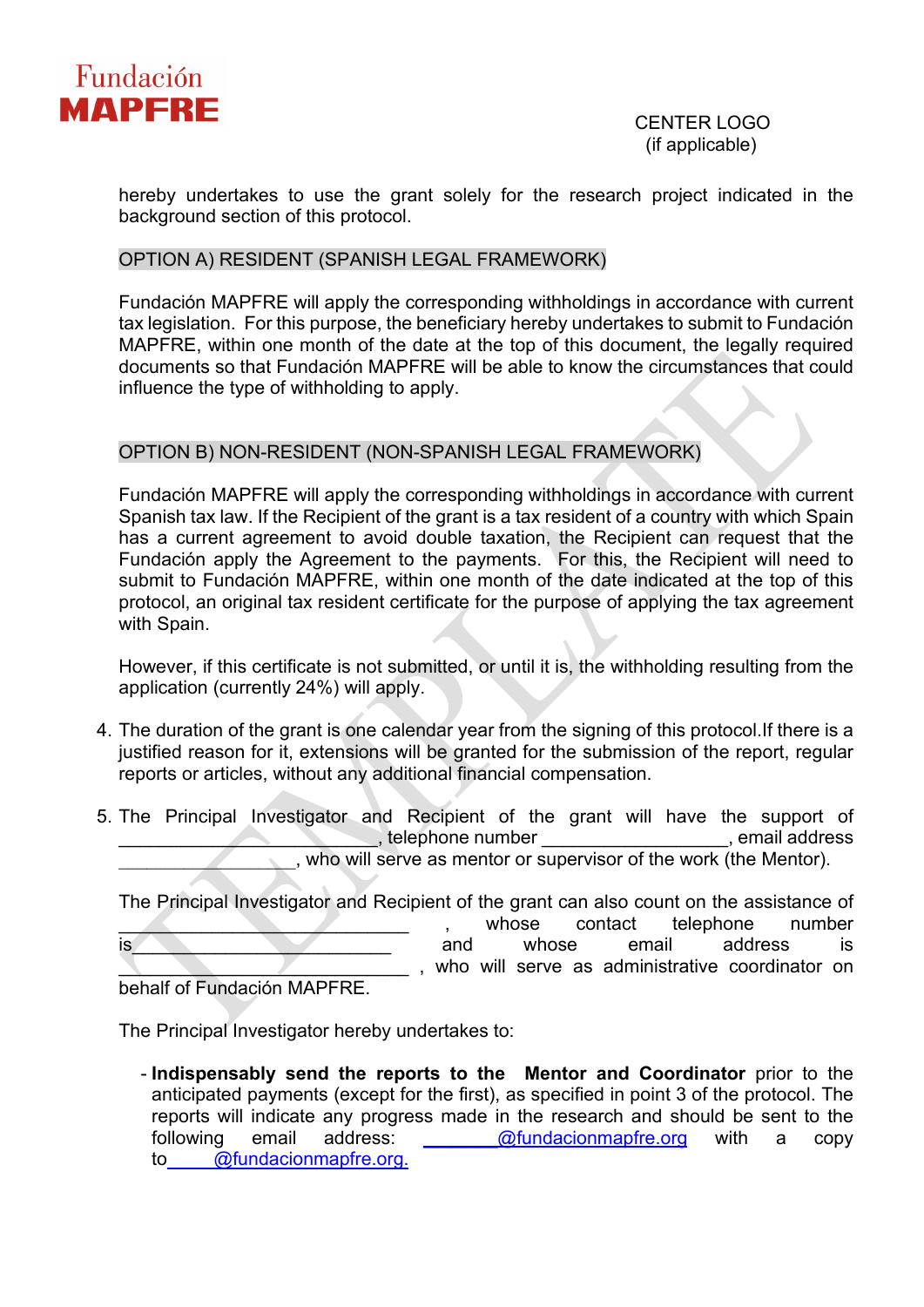

- Maintain regular contacts with the Mentor.

The Recipient of the grant hereby undertakes to:

- Send the billing document or invoice to the following address:

| Att.<br>Area de<br>Paseo de Recoletos,<br>Madrid28004 |     | <b>Fundación MAPFRE</b> |       |                   |     |     |          |         |
|-------------------------------------------------------|-----|-------------------------|-------|-------------------|-----|-----|----------|---------|
| - Use                                                 | the | awarded                 | grant | exclusively       | for | the | research | project |
|                                                       |     |                         |       | <b>[FILL IN].</b> |     |     |          |         |

All the payments except for the first one will be sent with the prior approval of the Mentor regarding the progress of the work. Failure to submit the reports beforehand to the Mentor and Coordinator, or a delay of more than three months in submitting them for reasons attributable to the Principal Investigator, will be grounds for automatic cancellation of the grant without receiving the outstanding amounts and without the need of sending any additional notification on the part of Fundación MAPFRE.

The Principal Investigator will also submit to the Mentor and Coordinator, within one calendar year of the signing of this document, a report reflecting all the work and activities performed. Additionally, the Principal Investigator must submit a summary of the work in English of two to four pages.

Failure to submit these documents or a delay in submitting them of more than three months will result in the cancellation of the grant, without the receiving of any outstanding amounts.

Failure to submit the first preliminary report, for reasons attributable to the Principal Investigator, will also give the Fundación the right to claim the full amount paid on account in the first payment. Failure to submit the final report and work summary in English, or a delay in doing so of more than three months, will give the Fundación the right to claim from the beneficiary 50% of the grant already received. All the above is in the form of redress to the Fundación for damaged suffered due to non-compliance with commitments freely assumed by the Principal Investigator.

The Recipient of the grant is aware of and expressly consents to the conditions established in the previous paragraphs for the Principal Investigator, both being jointly and severally liable to the obligations either one assumes herein.

6. Fundación MAPFRE reserves the production, publication and distribution rights throughout the world, for an indefinite time, of the work that could be published in book format or electronic format on the web page of the Fundación. In any case, the Beneficiary, the Principal Investigator and the other researchers on the team may not publish anything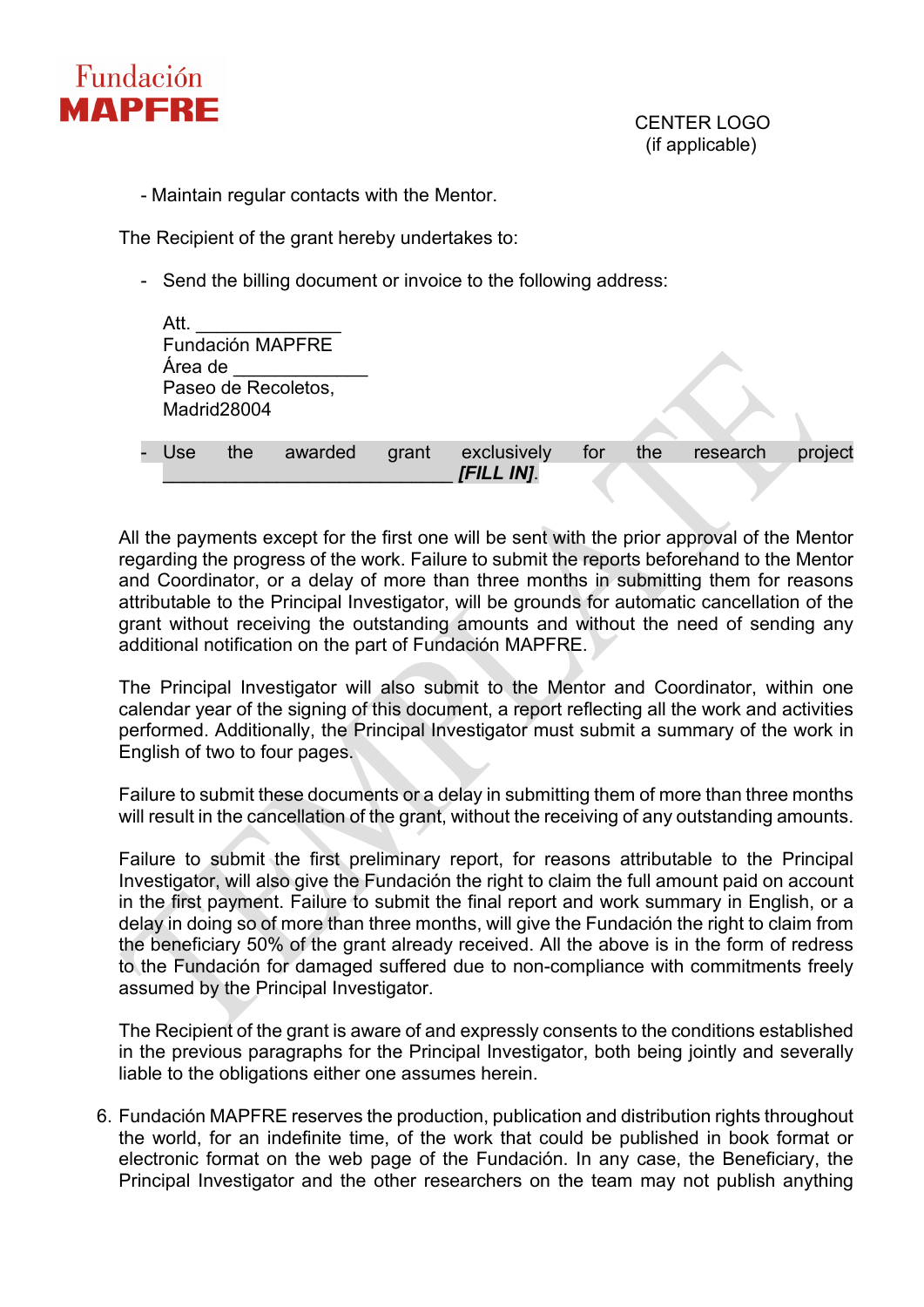

related to the work without the Fundación's written permission. If Fundación MAPFRE does not consider the publication of the work to be opportune, the Beneficiary of the grant, the Principal Investigator and the other researchers may publish the work on their own and at their own expense.

All publications of the work carried out within the framework of these research grants will indicate that they are the result of "research funded by Fundación MAPFRE".

If any of the work is the subject of a doctoral thesis, Fundación MAPFRE will respect the deadlines set for its presentation and defense prior to publication of the work. The Principal Investigator or the Beneficiary, in this case, must communicate this information to the Fundación.

Fundación MAPFRE and the Recipient of the grant, the Principal Investigator and the other researchers mutually authorize each other to make use economically of the results which could arise from the originality they contributed to the project once the work is published. Said parties hereby undertake to notify the other party, prior to this use, and indicate its conditions, both parties benefiting in the same proportion from the economic results that, where applicable, arise from said use, after deducting what each party develops at its own expense.

- 7. After the research is underway, the following will be considered grounds for cancellation of the grant, including the cancellation of any amount pending receipt by the beneficiary of the grant:
	- Non-compliance with any of the conditions that appear in this protocol.
	- Cessation of contact with the Mentor and/or delay in the work for a period of more than three months.
	- At the request of the Mentor, considering it impossible to complete the work satisfactorily for objective reasons, always with the beneficiary's knowledge.
	- Non-compliance with the obligation to provide information about the progress of the research by the Principal Investigator, or failure to submit the final report or work summary in English within the established deadlines, unless the Fundación considers there is good cause to grant a suspension or postponement.
	- Falsification of any data or documents provided or if they are not original.
	- Submission of a project developed prior to the concession of the grant.
	- Work performed by a third party that is not part of the research team of the Principal Investigator and under his/her supervision.
	- The existence of an employment relationship, on the part of the Principal Investigator, with any MAPFRE entity.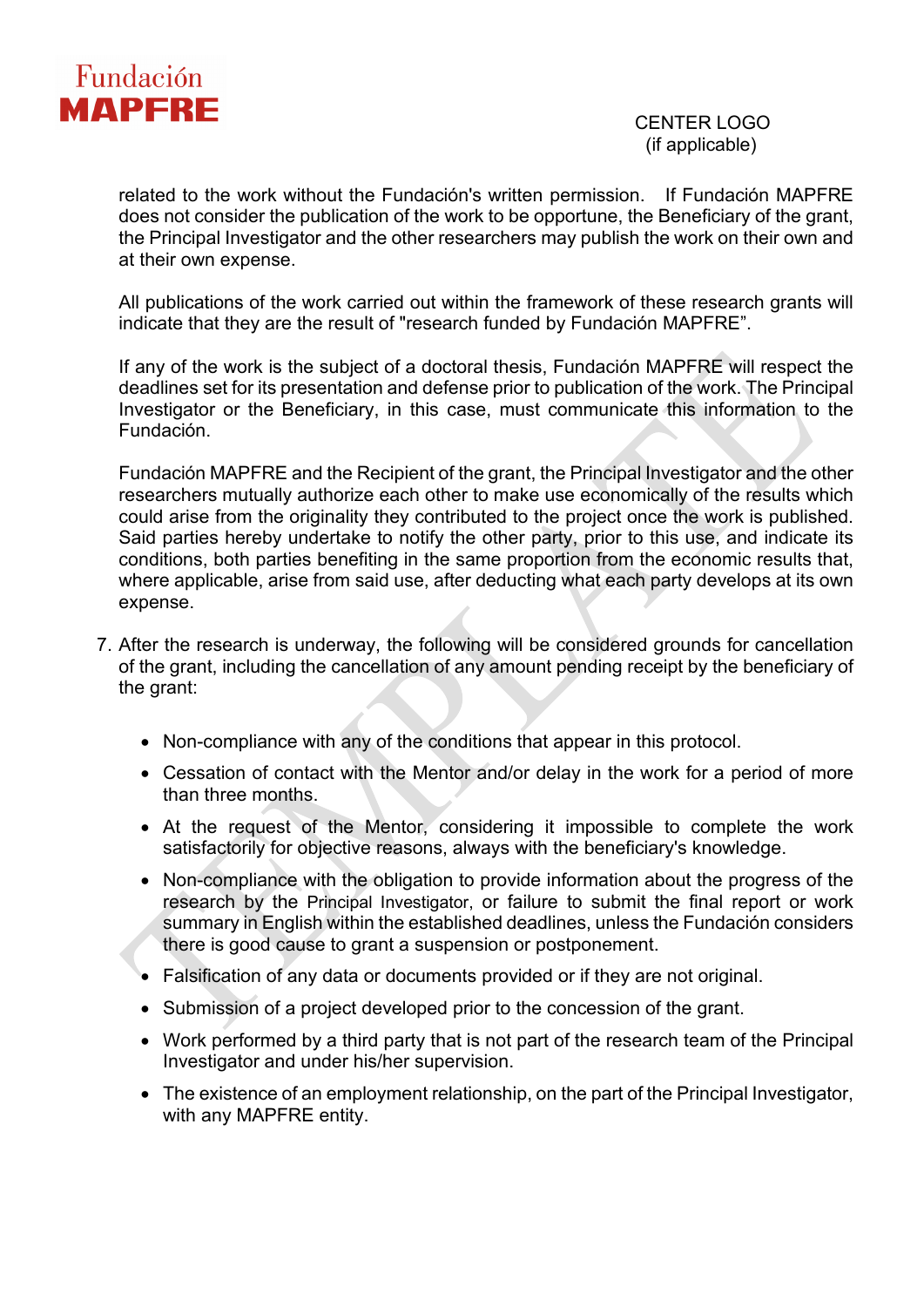

• If the Principal Investigator ceases to be attached to the institution where the research is being conducted, or if the Principal Investigator is replaced as leader of the research team, even if he/she withdraws voluntarily.

#### 8. Data Protection and Privacy

The Principal Investigator, \_\_\_\_\_\_\_\_\_\_\_\_\_\_\_\_\_\_\_\_\_, and the legal representative of \_\_\_\_\_\_\_\_\_\_\_\_\_\_\_\_\_\_\_\_\_\_ *[THE CENTER]*, (hereinafter, Users), hereby declare and guarantee Fundación MAPFRE regarding the personal data they could communicate to Fundación MAPFRE, with a view to the purpose of this agreement:

- That they comply with the applicable data protection regulations, and in particular, where applicable, with Regulation 2016/679 of the European Parliament and of the Council of 27 April 2016, on the protection of individuals with regard to the processing of personal data and on the free movement of such data and the rules governing the transposition or implementation thereof, as well as with the implementation of the necessary technical and organizational measures and those reinforced if data of special categories are communicated, in order to guarantee a level of security appropriate to the risk.
- In particular, that prior to providing the data to Fundación MAPFRE, they have fulfilled their duty to inform the interested parties about all the aspects established in the current regulations on the processing of their personal data.

The Users shall be liable for any damages caused to Fundación MAPFRE as a result of non-compliance with the provisions of this clause, including the amount of any penalties imposed on Fundación MAPFRE for such circumstances, without prejudice to the consequences agreed in this agreement in the event of a breach of contract.

The Users are hereby informed and expressly consent by signing this document, to the handling of their voluntarily provided data for their management, as well as the handling of all data that they may provide to Fundación MAPFRE and those which may be obtained through recorded images, telephone conversations or as a consequence of browsing Internet websites or other mediums, in order to develop the application or participation in any event (hereinafter, the Activity), even once the relationship has finalized and including, where applicable, any communication or international transfers of data that may be made, all of which are carried out for the purposes detailed in the Additional Information.

In the event that the data provided refers to individual third parties other than the Users, the latter guarantee that they have obtained the prior consent of said individual third parties for the communication of their data and have informed them, prior to their inclusion in this document, of the purpose of their handling, communications and other terms established herein and in the Additional Information on Data Protection.

The Users declare they are over eighteen years old.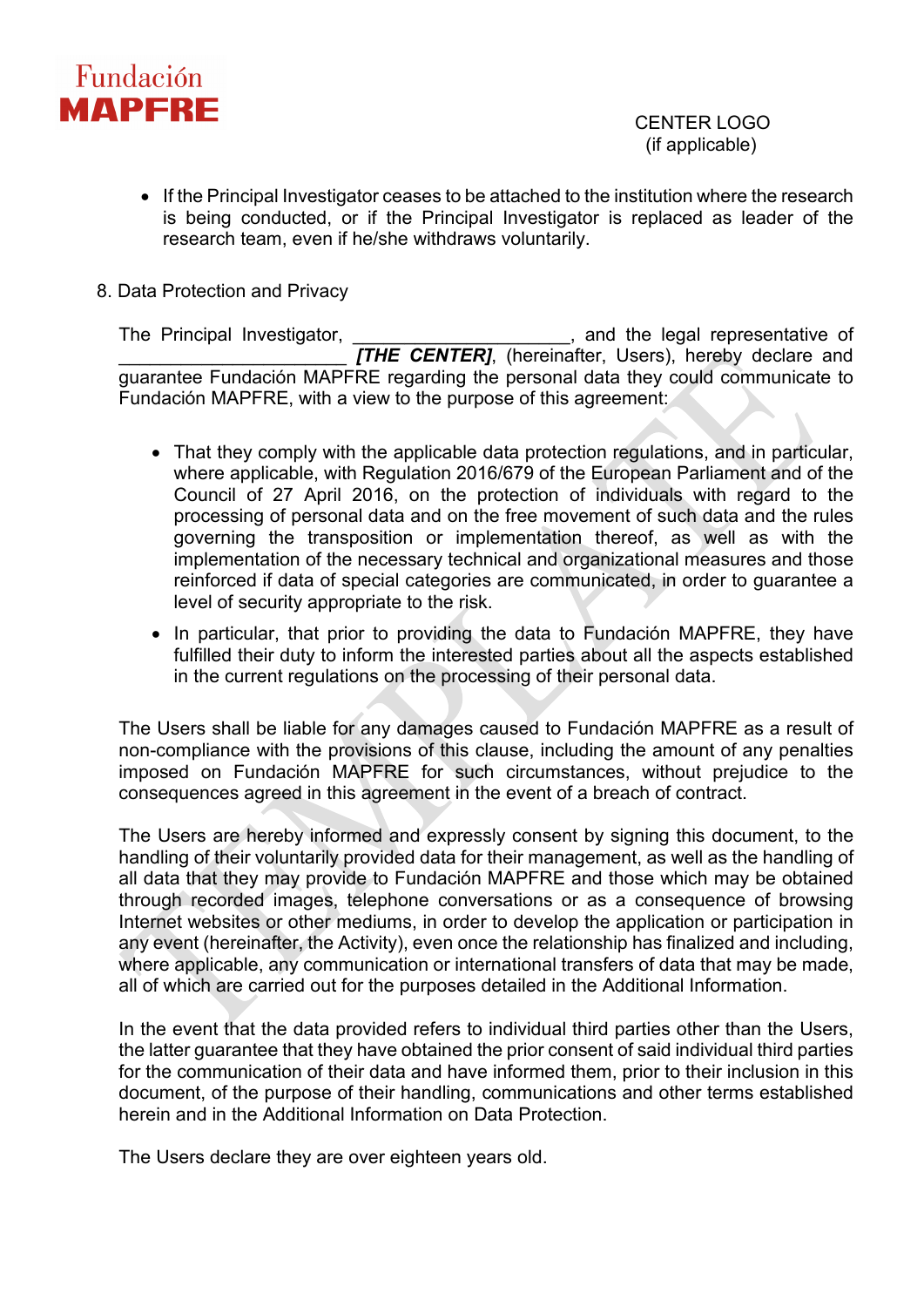

The Users guarantee the accurateness and truthfulness of the personal data provided, undertaking to keep them duly updated and to notify Fundación MAPFRE of any change in this information.

## **BASIC INFORMATION ON DATA PROTECTION**

The handle that Fundación MAPFRE will carry out affects only the personal data included in this document or provided by the Users for the purposes detailed below:

**Responsible entity:** Fundación MAPFRE

**Purposes:** Managing the Activity

**Legitimacy:** Consent of the interested party.

**Recipients:** Data may be communicated to third parties by legal obligation and/or data transfers may be made to third party countries under the terms established in the Additional Information.

**Rights:** You may exercise your rights of access, amendment, erasure, limitation, opposition and portability, detailed in the Additional Data Protection Information.

**Additional Information:** You can consult the Additional Information on Data Protection at <https://www.fundacionmapfre.org/en/privacy-security/>

Any registered user may exercise their access, amendment, erasure, limitation, opposition and portability rights to the personal data they have provided by emailing [privacidadyprotecciondatos@fundacionmapfre.org,](mailto:privacidadyprotecciondatos@fundacionmapfre.org) or by writing to Fundación MAPFRE, Área de Privacidad y Protección de Datos, Paseo de Recoletos 23, 28004 Madrid (Spain).

9. This protocol is private and is governed by Spanish common law. The parties hereby undertake to seek an amicable settlement to any discrepancy that might arise regarding the protocol.

The parties hereby agree that any dispute, question or claim resulting from the implementation or interpretation of the protocol or related to it, directly or indirectly, will be settled definitively in the courts of Madrid (Capital), Spain.

In accordance with all the provisions set forth above, the protocol is signed in Madrid, on the  $\circ$  of  $\qquad \qquad \circ$  of  $\qquad \qquad .$ 

**Mr/Ms \_\_\_\_\_\_\_\_\_\_\_\_\_\_\_\_\_\_\_\_**

Job title: Fundación MAPFRE Entity representative recipient of the grant Job title: Entity

**Mr/Ms\_\_\_\_\_\_\_\_\_\_\_\_\_\_\_\_\_\_\_\_\_\_\_\_** Principal Investigator of the Project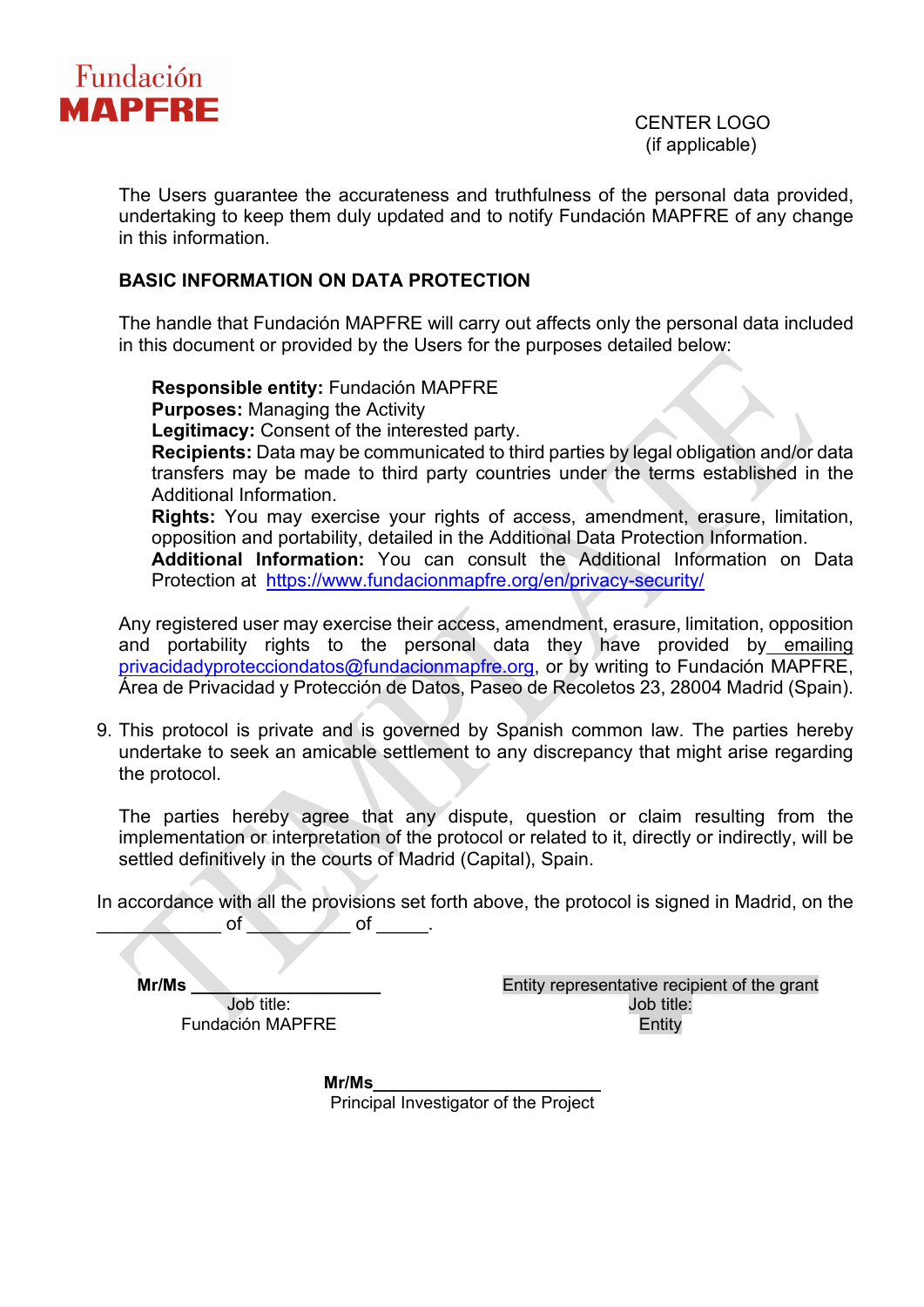